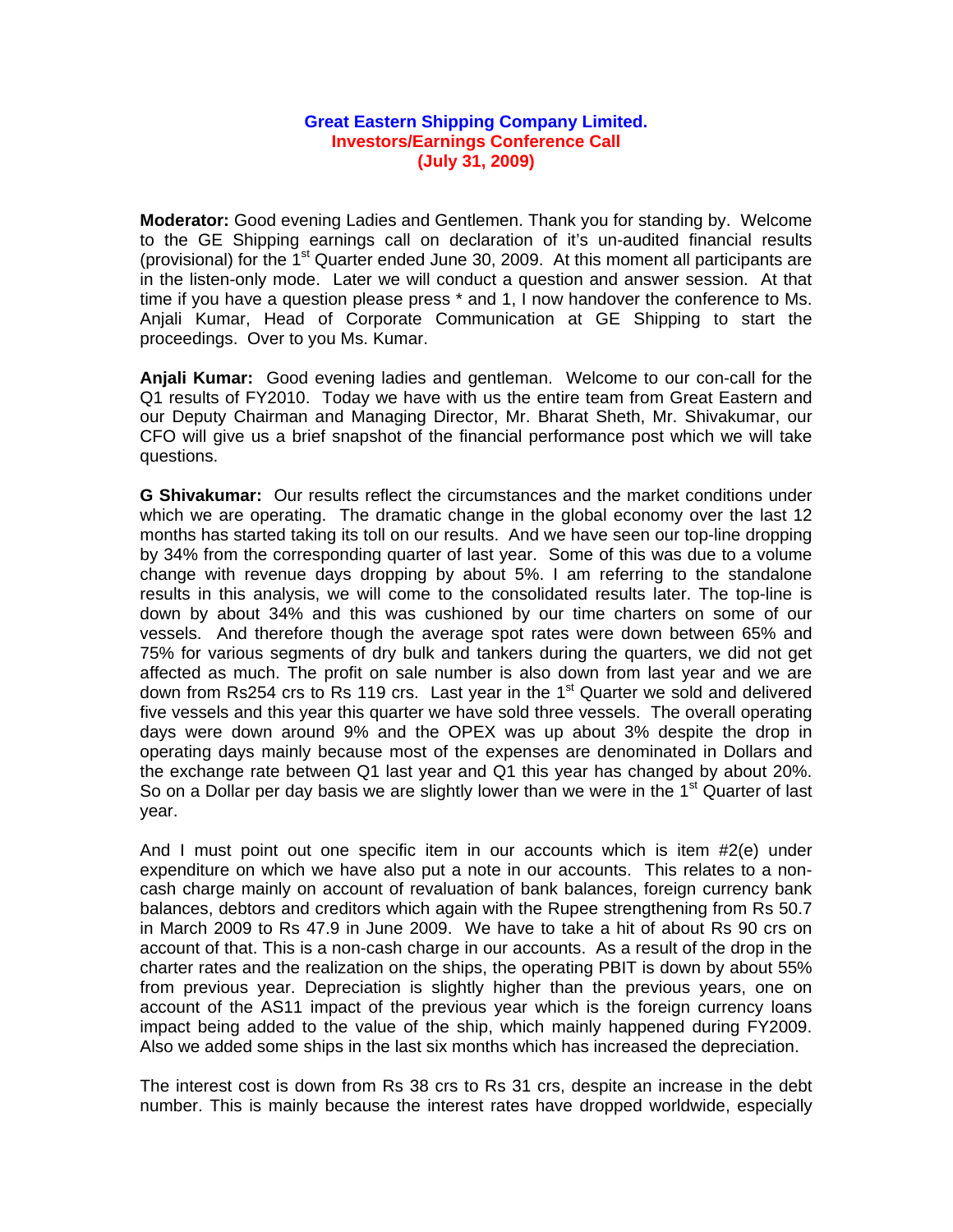LIBOR rates have dropped substantially. Our average interest cost has dropped from just over 6% in Q1 last year to about 4% in Q1 of this year. Finally PAT is down about 67% from Rs 387 crs to Rs126 crs.

I would just like to do a short reconciliation to draw your attention to make a comparison on a like-for-like basis, stripping up two exceptional items which do not relate to the operations of the company, one is the foreign currency impact and the other is the gain on sale of ships. Rs 418 crs is PBT for last year and you deduct the profit-on-sale which was Rs 254 crs and you add back the foreign currency translations impact which was Rs 137 crs. We arrive at operating PBT of Rs 301 crs. Against that if you do the same entries in the current quarter, we will find that out of the Rs150 crs PBT, we reduced the Rs 119 crs profit-on-sale and add back Rs 97 crs, which is the foreign currency translation and we reach a number of Rs128 crs, which is the operating PBT of the company. So we have a drop from Rs 301 crs to Rs128 crs which is about 58% drop in our PBT on an operating basis without currency and gain on sale impact.

Now coming to the consolidated numbers the contribution from the subsidiaries on the top-line has gone up from about Rs195 crs to Rs250 crs, so we have about a 25% increase in that. The PBIT has also gone up by similar percentage from Rs40 crs to Rs50 crs. The PAT is down because there has been additional depreciation and interest in Greatship specifically because more of their vessels have joined service and therefore the PAT contribution has come down from Rs40 crs to Rs28 crs.

Finally the liquidity position of a company is quite comfortable. Currently we have a liquidity in access of \$500 million equivalent. And despite the somewhat gloomy market outlook we are reasonably well positioned to ride out this. The debt equity ratio on a net basis for GE Shipping standalone is approximately 0.15. On a gross basis it is approximately 0.60. Now we would like to take questions. I will hand the floor over to the Moderator.

**Moderator:** Thank you sir. Ladies and gentleman we will now begin the live question and answer session. If you have a question please press \* and 1 on your pushbutton phone and await your turn to ask the question when guided by the facilitator. We have our first question from Mr. Chirag from HDFC Mutual Fund.

**Chirag:** Can you give us an outlook on each of your businesses please?

**Shivakumar**: The outlook remains tied to the state of the global economy and we get all kinds of opinions from the experts, the economists of varying schools and so we are very closely tied as a participant in the commodity trades We are very closely tied to the global economic outlook, one thing that continues to weigh on our specific business is the large order book, so that is one worry that we have. And we will require a strong revival for our markets to come back strongly anytime soon.

**Chirag**: Would you like to give more specific comment on each of the individuals markets, because it seems on the dry bulk market there has been some extent of recovery from the bottom in the dry bulk market?

**Bharat Sheth**: Yes I will take that question, let us start with oil, which is the bulk of the business. From what we understand it is unlikely that there is going to be a significant revival in the underlying demand for oil for the next few quarters. Everybody is talking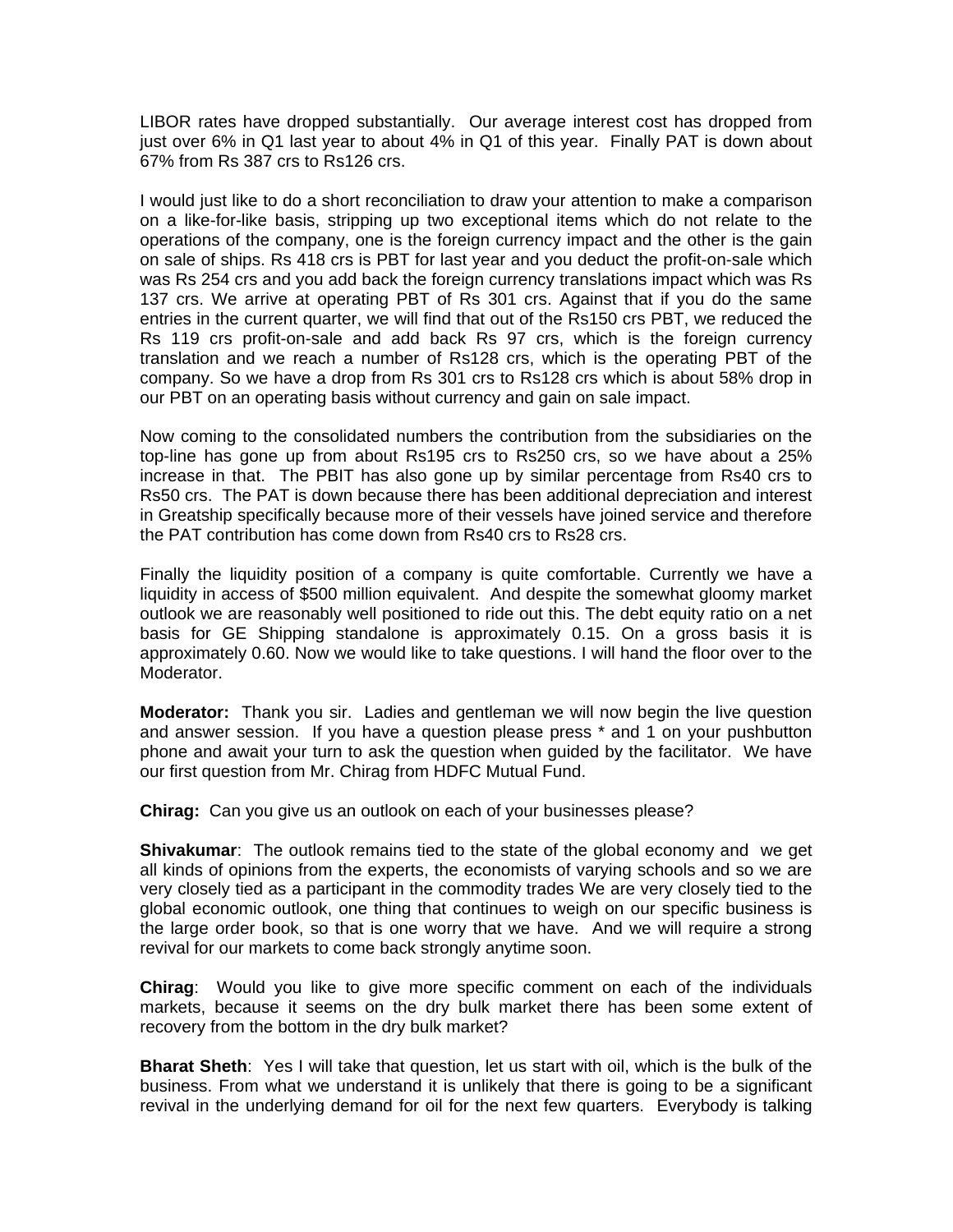about a very, very feeble recovery particularly in the western areas of the world, which consume a lot more oil. Also as you can see there is a big overhang of oil inventories in OECD countries it is running in excess of 24 days which is almost 3 to 4 days more than required. There is also more than 200 million barrels of oil floating as storage on various ships, so if you factor that into account we have got an issue where the oil inventories will first need to be drawn down quite significantly before we see OPEC pumping any further crude oil. So in short on the oil side, we see very little chance of a meaningful improvement. On the dry bulk as you rightly pointed out there has been an overall improvement predominantly driven by the China's demand for iron ore as well as coal, but we must remember that basically there is only one player in town which is China. And as we saw at the end of last year if the Chinese suddenly decide that they do not wish to import for whatever be the internal reasoning, you can see very fast correction in freight rate. So on the demand side on dry bulk everything hinges on what China does over the next few quarters. On the supply side, as Shivakumar pointed out both on tankers as well as on dry bulk there is a larger supply of tonnage expected in the next six months compared to the previous six months. So you should logically get a larger supply of tonnage coming into the market on a net of scrapping basis and demand is pretty uncertain at the moment.

**Chirag**: And how much would you estimate that to be on the net supply side?

**Bharat Sheth**: The net supply side varies across different assets classes but ranges between 4.5% to 7.5% maybe even 9% depending on who's data you pickup and which asset class we are referring to.

**Chirag**: And that is in the next six months?

**Bharat Sheth**: This is the actual net growth that we have seen from January to June and I think it will be a little higher between July and December, but there are a number of ship owners who are trying to differ deliveries and obviously it is impossible to know how many will succeed and how many will not, but let us say broadly it would not be less than these numbers, if anything it will be the same or it could be more.

**Chirag**: My last question was on the product side, what the outlook there?

**Bharat Sheth**: I have included products as part of tanker demand, because if you see global utilization on products is running at about 84% to 85%. Again virtually there is huge demand disruptions on distillate and aviation fuel, gasoline demand in the United States which is the biggest driver of this commodity has been reasonably stable, but all in all I think there is going to be a difficult period going forward.

**Moderator**: We have a next question from Ms. Vinita .

**Vinita Jain**: What is the business strategy that GE Shipping is now planning to take to overcome sales in these current market situations and what kind of expansion plans or any kind of business strategy that GE Shipping has?

**Bharat Sheth**: If you just take our overall revenue days, approximately for the rest of this financial year we have approximately 55% of our revenue days are covered. On the balance 45% I do not think we will do anything, we will probably keep that percentage intact and the reason I say is that in the very, very low levels we are very reluctant to go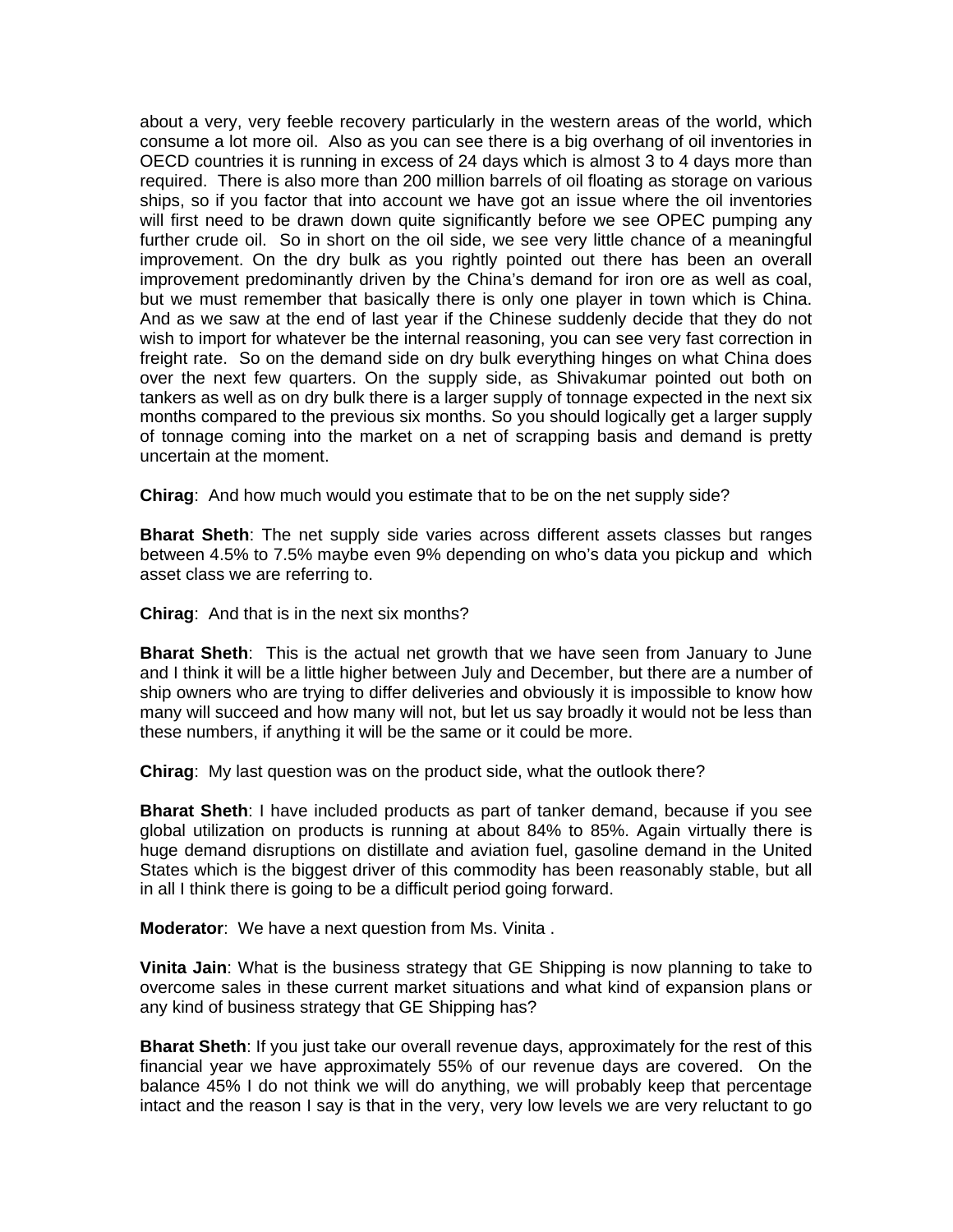out and pick ship. I have said in a couple of previous occasions that shipping is a peculiar business and you know slight shifts in demand can create a pretty accelerated impacts on freight structure. So at these low levels we probably not build our period cover much more than what we have at the moment. As far as acquisitions is concerned as you know between GE Shipping and our oil & gas business we have little over a Billion dollars of expansion that is already committed. So all in all I think we will just sit on the existing cash.

**Moderator**: We have a next question from Mr. Bhavin from B&K Securities.

**Mr. Bhavin**: Could you share with us the gross debt and the cash figures for both the standalone and the subsidiary?

**Bharat Sheth**: We have about Rs 2989 crs of debt and approximately Rs 2190 crs of cash in GE Shipping and in the subsidiary company we have close to Rs270 crs of cash and about Rs1547 crs of debt.

**Mr. Bhavin**: What would be your NAV at this point of time?

**Bharat Sheth**: The net-asset-value for Great Eastern is just about Rs.320 per share.

**Mr. Bhavin**: On the cancellation of the dry bulk order recently, just wanted to take your thoughts on that. Are we trying to downsize our order book or is it the outlook on the dry bulk market that was reflected in that decision?

**Bharat Sheth**: No I think we were trying to downsize the order book. It is difficult to tell what the markets will be in 2011, but we just felt because we do not know how long this poor demand will continue for various commodities. And there is a lot of supply coming into the markets between the rest of 2009 and all of 2010 and 2011. So we felt that we will be a little more on the cautious side. We got this opportunity and we took it.

**Mr. Bhavin: A**re we also looking for opportunities to downsize our order book on the offshore side or that is not the case?

**Bharat Sheth:** No that is not the case.

**Mr. Bhavin:** If you could also share with us the repayment schedule for the debts in both standalone and subsidiaries?

**Bharat Sheth:** For GE Shipping, this year there is \$114 mn of which about 25% or 30% have already paid off. In FY2011 we have \$107 mn and FY2012 is about \$102 mn. In our subsidiaries it is \$20 mn for this year, \$61 mn in FY2011 and \$76 mn in FY2012.

**Mr. Bhavin:** In the recent times have you seen some kind of increase in the tendering activity happening particularly on the jack-up side?

**Bharat Sheth:** We have not seen anything really of sort on longish term. I was reading a report last week where it was mentioned there is a big spurt in activities in Gulf of Mexico. But nothing really in terms of any meaningful period.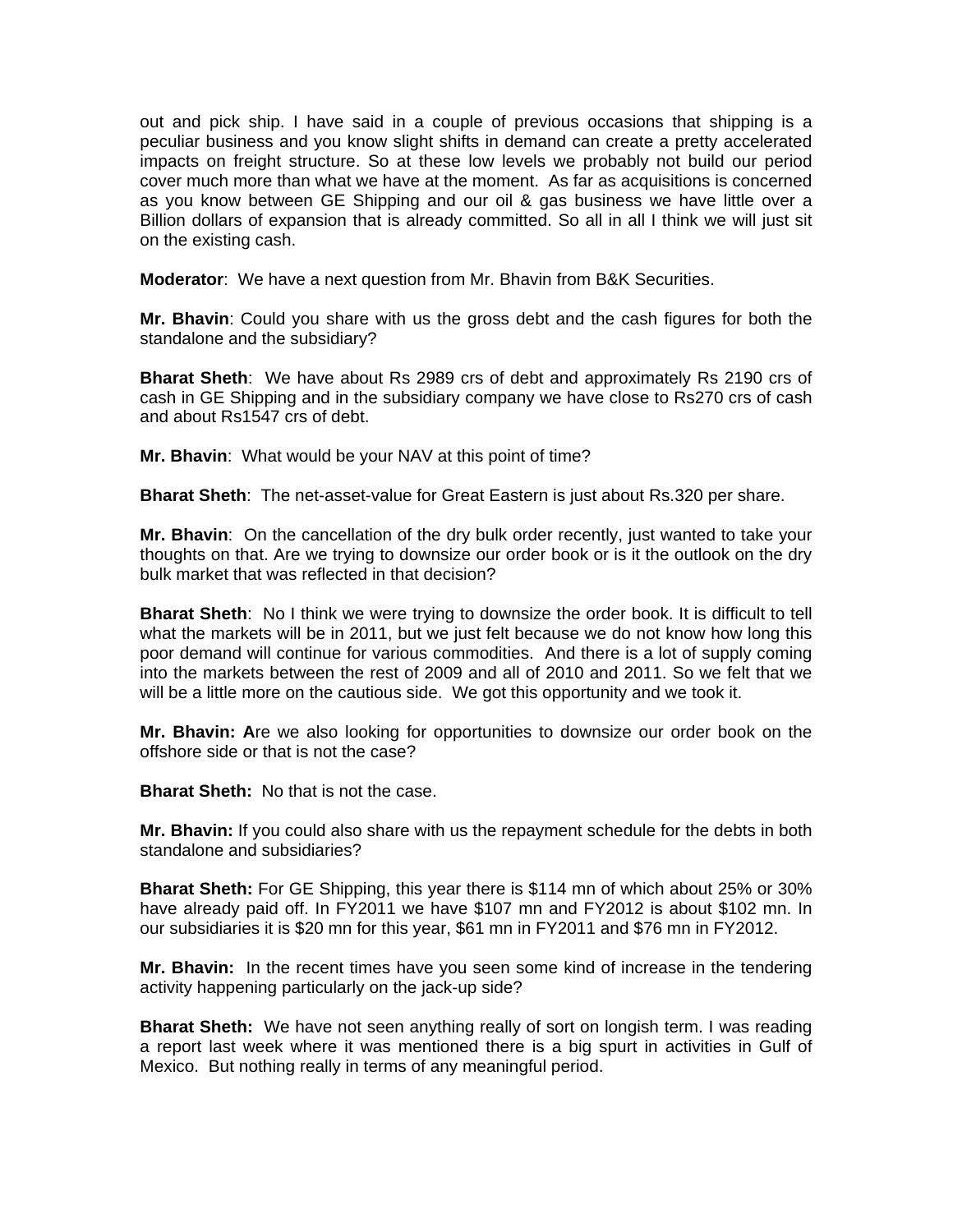**Mr. Bhavin:** Can you also share with us in the offshore subsidiary what is on spot and what is tied up?

**Bharat Sheth:** Out of the 12 vessels in water, all except one vessel are on term charter..

**Mr. Bhavin:** I was just looking at the press release, where the revenue visibility on the offshore side is about 58%. So I guess 42% of our vessels will be coming up for renewals?

**Bharat Sheth:** That is right there are vessels that are coming up for renewals. What is happening is lot of charters have options and therefore it becomes impossible to ascertain whether the option will get exercised or not. Now whether a project completes in October, completes in September or indeed goes on till December, is really in the hands of the client. It becomes a little difficult to know very precisely when that particular asset will get redelivered.

**Mr. Bhavin:** Do the percentages that we give out in terms of coverage does not include the options ?

**Bharat Sheth:** No. because option is not our option.

**Moderator**: We have our next question from Ms. Soumaya of Morgan Stanley.

**Ms. Soumaya:** Could you please give a breakup of NAV between the tanker and the bulker side?

**Anjali Kumar**: We have never given that in the past so I do not think it will fair to expect that.

**Ms. Soumaya**: Is anything coming up for renegotiation in shipping business?

**Bharat Sheth**: Yes, there are two assets that come up for renegotiation. One on the tankers side and one on dry bulk, between September 2009 and February 2010.

**Ms. Soumaya**: A little bit more on the cancellation of the ship, I believe that from a Korean Shipyard, is there any penalty charges that the company would be paying and if you could quantify that please?

**Bharat Sheth**: That is something that we are not at liberty to discuss, if there is anything that will get reflected in the Quarter 2 results.

**Moderator**: We have our next question from Ms. Swati Pandey from Reuters.

**Swati Pandey**: I want to ask is you said that you have a Billion Dollar expansion between GE Shipping and your oil and gas business…?

**Bharat Sheth**: In the excess of a Billion dollars, yes.

**Swati Pandey**: so what are you going to do in the coming quarters, I mean do you have plans with buying more vessels?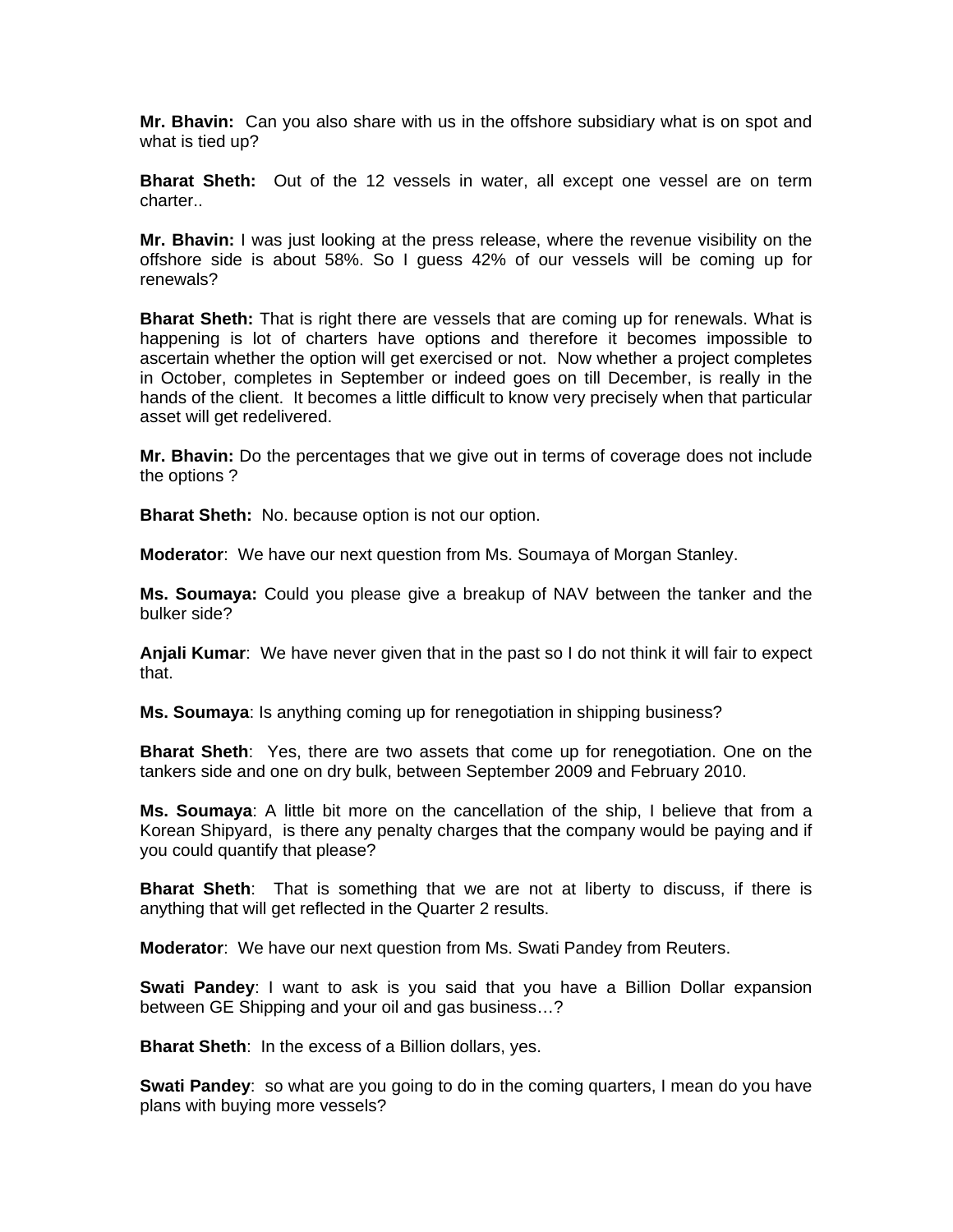**Bharat Sheth**: No, not at the moment, we are just consolidating our position.

**Swati Pandey**: Okay. So basically that is being kept on hold?

**Bharat Sheth**: No, that is a committed expansion. What I meant was in excess of the Billion odd Dollars which is committed. We are not planning to enhance that.

**Swati Pandey**: Do you have any funds raising plans via bond issue?

**Bharat Sheth**: You know we raise debt on a continuous basis. Sometimes we raise it through ECB, once in a while we take Rupees but predominantly it is driven on the ECB route as and when we get deliveries of our ships.

**Swati Pandey**: So are you doing anything now?

**Bharat Sheth**: We have just completed about few weeks ago. It is Rupee debenture. A 10 year bond which is at 9.8%.We raised 250 Crores in debt.

**Moderator**: We have our next question from Mr. Bhavin from Enam Securities.

**Bhavin Chedda**: How has been the movement in the asset prices versus both dry bulk and tankers and any activity you have seen in last two to three months?

**Bharat Sheth**: It depends what your start date is, if you take the start date as say January 2009 on tankers it has been negative. And again depending on the asset class probably somewhere between 15% and 30% and on the dry bulk from January 2009 it has been positive probably by an equivalent number.

**Moderator**: We have our next question from Mr. Rajat from ICICI Prudential.

**Rajat Chandak**: Sir just to understand the offshore business, basically you said all but one are on the long-term rate?

**Bharat Sheth**: Correct, not long term, I mean it is on term charter not long term.

**Rajat Chandak**: Okay.

**Bharat Sheth**: As I said to one of the earlier participants some of them will come up for re-pricing but when the client redelivers that particular asset depends on the job.

**Rajat Chandak**: So, but usually how long is this term…

**Bharat Sheth**: It varies, it can be 90 days, it can be 180. I mean the real term contracts vary between two years and five years but many of these have option. There are very few contracts which normally run for full five years without option.

**Moderator**: We have our next question from Mr. Sachin from Lucky Securities.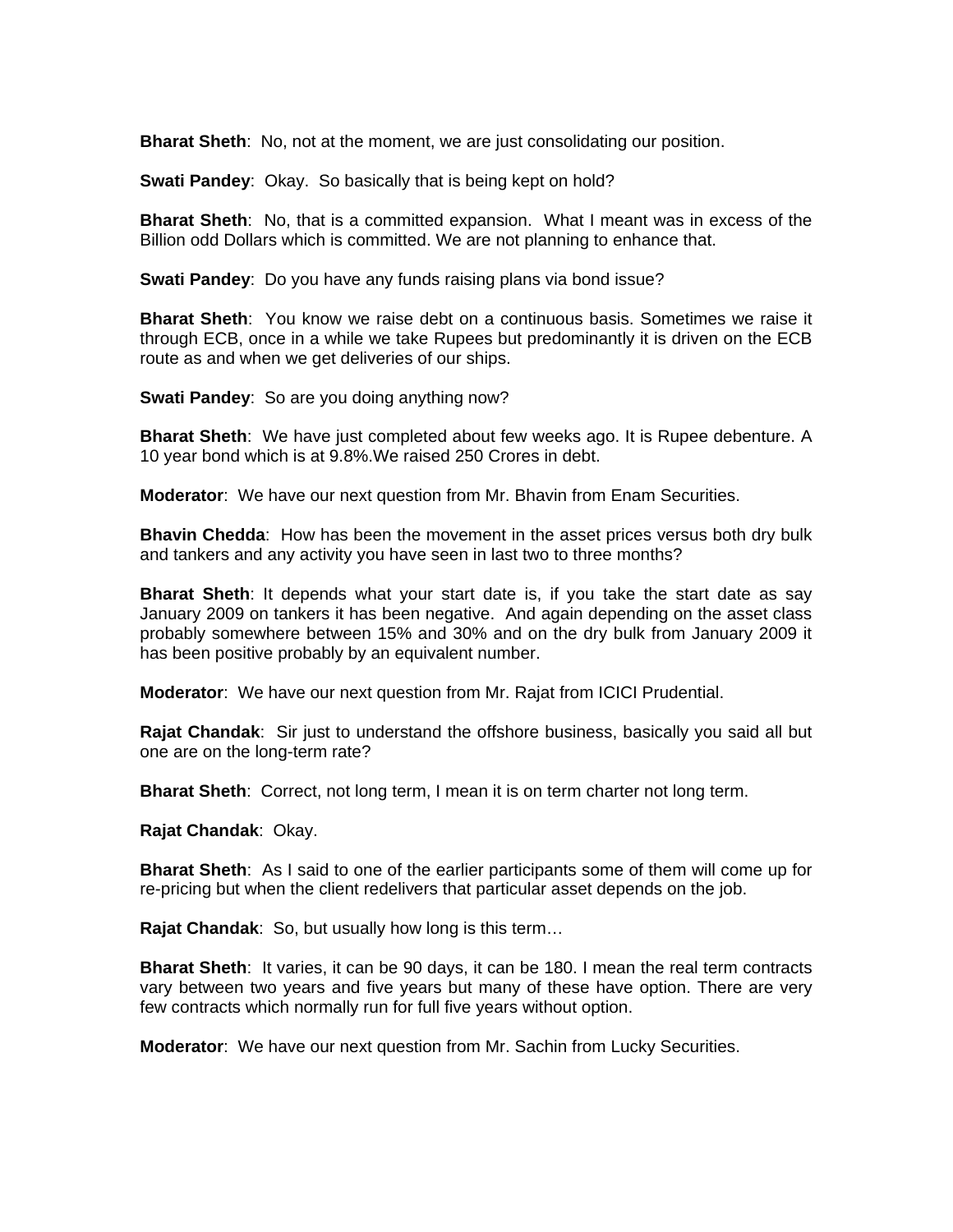**Sachin Karesa**: My question was on the ton-mile demand, could you throw some light on that? How has that moved in the first six months both on dry bulk as well as on the tanker side?

**Bharat Sheth**: On the dry bulk side on certain commodities the ton-mile demand has improved, predominantly has improved on iron ore. As far as tanker is concerned the ton-mile demand has come down more to do with the fact that the absolute demand has come down. If you take the overall trading patterns they are pretty similar to where they were in 2008. You are still seeing crude oil move from Venezuela to China. You are still seeing crude oil move from Mexico to China. You are still seeing crude oil move from West Africa to China. This is all generating strong ton-mile demand. What is happening is that the volume of that business has corrected downwards pretty significantly.

**Sachin Karesa**: Do you have any figure to share with us in terms of what has been the ton mile demand in the first half of the calendar year CY2009?

**Bharat Sheth**: Yeah it has been negative.

**Sachin Karesa**: Both for dry bulk as well as tanker?

**Bharat Sheth**: No dry bulk has been positive and tankers which means both crude as well as petroleum that has been negative.

**Sachin Karesa**: Sir, we keep getting this data on the freight rate on a weekly basis, last week some of the tankers have actually been quoting negative number. So is that the scene so bad that it is even difficult to cover the OPEX cost and how are we placing that front because there are close to 50% of your vessels on the spot market?

**Bharat Sheth:** On those spot markets there will be certain times when the vessel is actually trading below operating cost, but it is not always the case because what happens typically in the way the tanker business works is you try and triangulate. So you carry a cargo from Port A to Port B and then you try and get a cargo from close to Port B. And if you are successful in triangulating those cargos then you can earn a little over and above the operating cost, but broadly speaking you are right that the crude as well a the petroleum freight rates today are operating at below operating cost.

**Sachin Karesa**: Assuming the current spot rates were to continue in the 2<sup>nd</sup> Quarter, would it be fair to assume that our rates also in the spot market for  $2^{nd}$  Quarter would be much slower than what you are earning in the June Quarter?

**Bharat Sheth**: Yes if you take the June Quarter they were not below operating cost.

**Sachin Karesa**: When you say 55% is covered it is with option or without option?

**Bharat Sheth**: That includes certain options which we believe we will get exercised.

**Sachin Karesa**: One question is regarding the cancellation that we have done recently, would it also be fair to assume that whatever the loss if any we have taken and if we were to look at the cost in terms of overall today going and buying a secondhand it would still work out to be much cheaper. So basically I am trying to think is in terms of company's strategy, take a little bit of loss on the new buildings and if and when we feel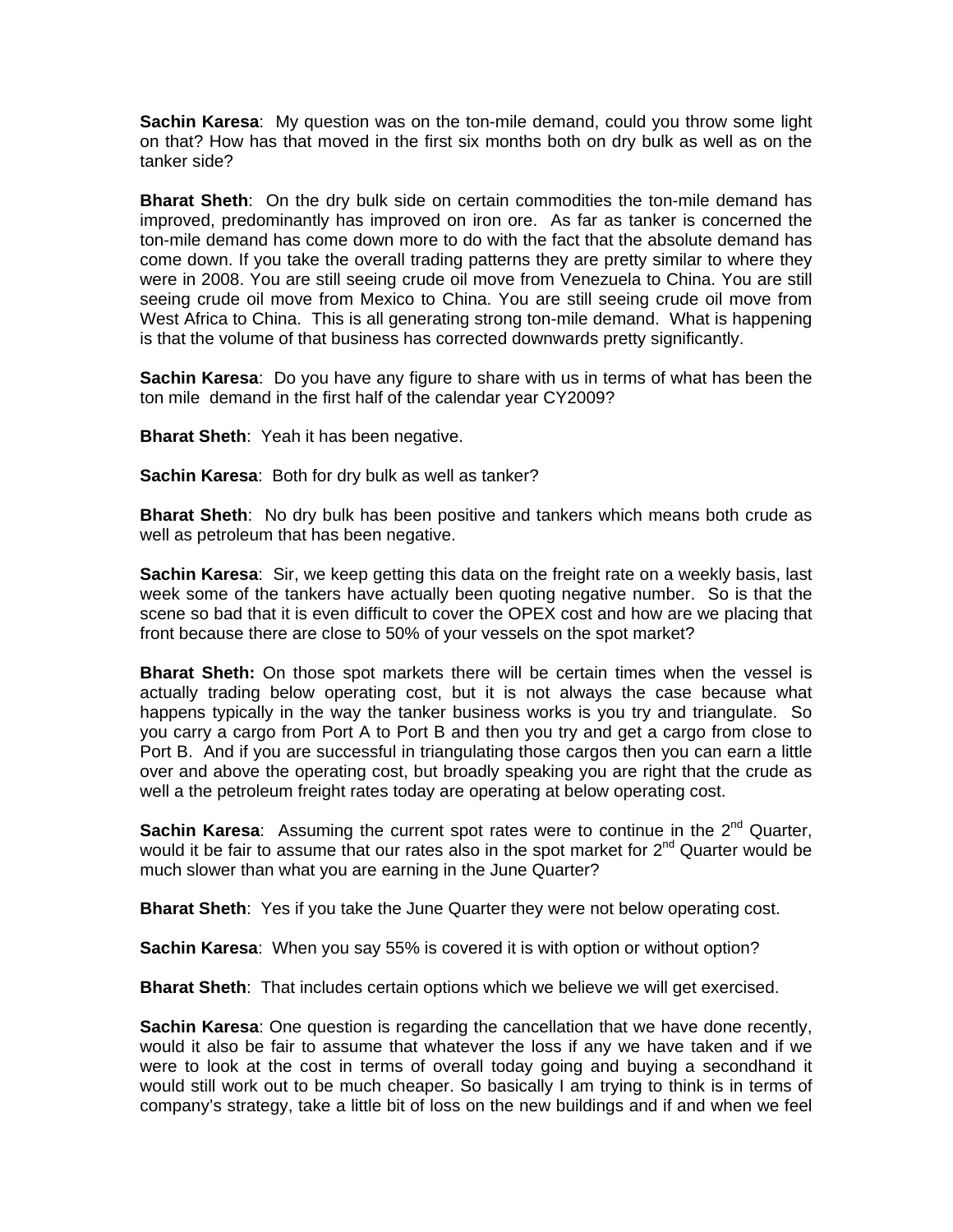the market is going to go up, probably go and buy a secondhand which may also be much cheaper as compared to going for a new one.

**Bharat Sheth**: Clearly the new ones are at a premium to what one is to buy a modern secondhand boat today. So the new building prices where we had contracted were at a price that were significantly higher than what we could get equivalent today.

**Sachin Karesa**: Would you like the asset price to correct further, what is your outlook there or would you actually like to see more visibility on the rates before you would probably look at adding some more ships?

**Bharat Sheth**: I think we would clearly like to see more, nobody likes asset values to keep correcting like this because then it also upsets our own payments on banks loan etc, but clearly we would like to see a lot more visibility on where this market is headed.

**Sachin Karesa**: But how do you see the asset prices, you believe there could be because you have mentioned that the supply in the second half could be a little bit more than what we have seen in the first half net of scrapping. So is there a possibility that demand especially on the tanker side does not look to be anything great. So could we witness a further decline in asset values especially on the tanker side?

**Bharat Sheth**: I think we could.

**Moderator**: We have our next question from Mr. Raj Gandhi from Principal MF.

**Raj Gandhi**: If you could breakup your NAV in terms of how much comes from offshore and how much from shipping?

**Bharat Sheth**: No, in the NAV we have just taken our investment in our subsidiary at cost.

**Raj Gandhi**: So what is that amount?

**Bharat Sheth**: We have invested about Rs1100 crs in the subsidiary.

**Raj Gandhi**: What I was seeing is that Chinese delivery is lagging by 40% to 50%, so in that sense the delivery concerns are still not shown in the market, it is just the demand side that has shown up till now.

**Bharat Sheth**: Clearly one is very disappointed particularly on the tankers, I think dry bulk rates has held better than what we could have expected, three or six months ago, but the tanker rates are very, very disappointing where they are at the moment. Particularly as I said some of the deliveries have got held back and there are also ships in storage. So that is a bit of surprise and a disappointment.

**Raj Gandhi**: We have seen GE Shipping acting very contra-cyclical which has helped in long terms.

**Bharat Sheth**: It is difficult to forecast, I mean we never forecast top of the cycles and we have never captured the bottom of the cycles, but what we want to do is to just consolidate because we have a fairly large committed expansions.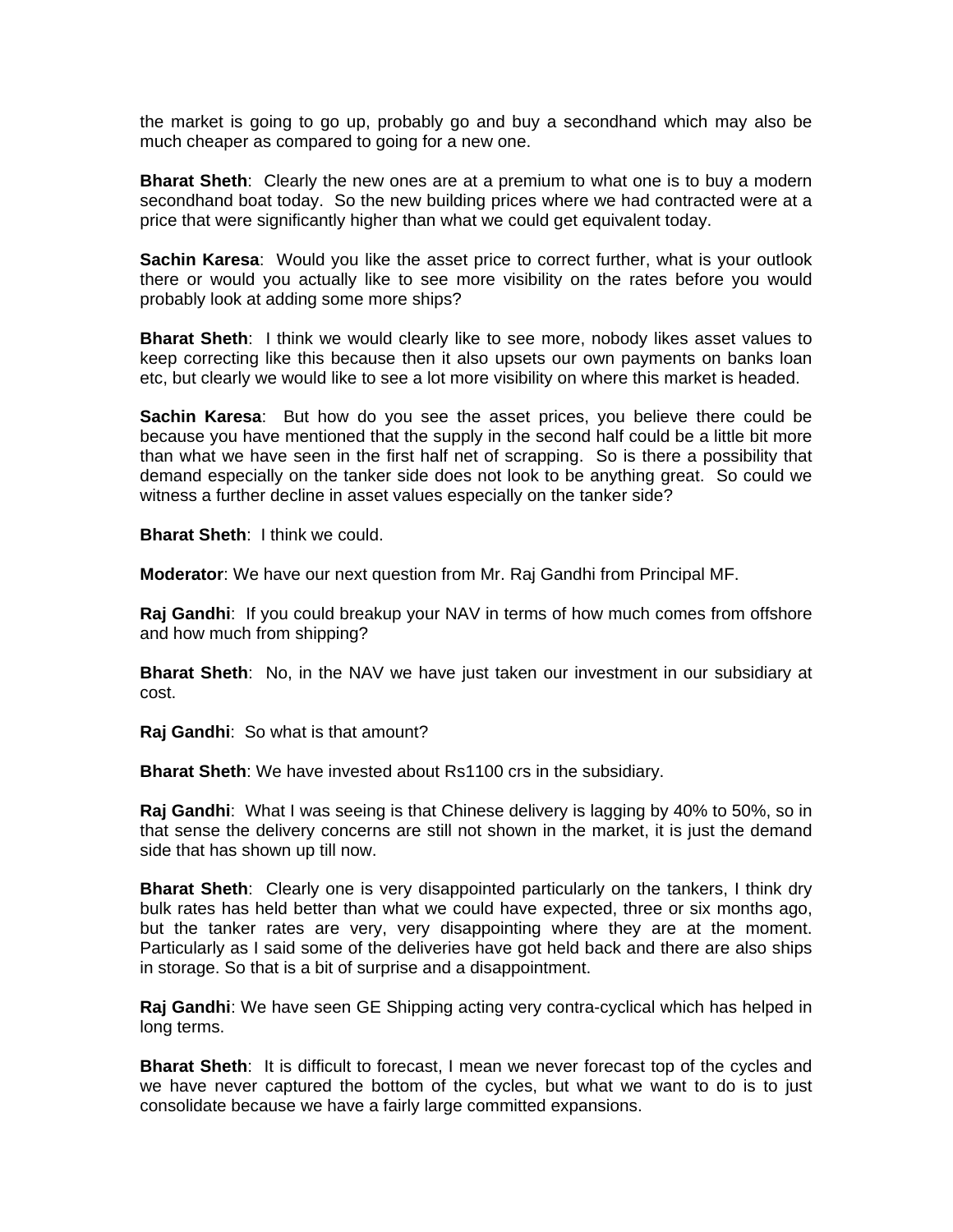**Raj Gandhi**: So I guess , if you remove offshore which is pretty much secured in that sense going by the way how ONGC is tendering here also and shipping front as such we do not have that much of a CAPEX especially after the cancellation.

**Bharat Sheth**: If you take shipping in isolation, the committed capital expenditure is not that aggressive, but we would like some of the offshore assets to actually get the business. And if they settle down then we know that we have got a risk matrix in our own minds and we just continue evaluate it against that risk matrix. So as more and more of the offshore assets if they do get successfully committed for long durations, two or three years or five years as the case maybe then we may take a little more aggressive posture on the shipping front, but not until then.

**Raj Gandhi**: ONGC will be coming out with tenders for jackup rigs in coming years, so would we be keen on inchartering or trying to capture that business in jack-ups?

**Bharat Sheth**: Yes we will certainly look at it at as an opportunity to expand our drilling business.

**Raj Gandhi**: ONGC has chartered 3 deepwater rigs. For each deepwater rig you will require about 6 OSVs so that translates to about 18 to 20 OSVs required by ONGC compared to the 60 that it are operating now. So in that sense is it correct, you will almost see a 50% jump in ONGC's requirement?

**Bharat Sheth**: We think the ratio could be a little lower because people are now operating more efficiently. So it is also possible that the ratio could be 2:1 instead of three boats to one rig. But obviously if there are more rigs than the demand for OSVs will definitely increase.

**Raj Gandhi**: But again I guess these rigs are not operating in the same area. One is in the KG basin, one will be in Mahanadi, so I do not know whether they will be able to leverage it that way. 2 to 3 OSVs will be required for a jack-up and ultra deep will require even more. How do you see that?

**Bharat Sheth**: Deep water rigs operate in deep waters. The distance from the shore is large so we need larger boats. They are not the same kind of boats that are required for shallow waters..

**Raj Gandhi**: Have you ordered such deep water vessels?

**Bharat Sheth**: Yes we have. In fact, the next phase of our expansion is for the deeper waters.

**Moderator**: We have our next question from Ms. Aishwarya from CRISIL.

**Aishwarya Ramani**: What is your CAPEX plan for the next two years?

**Bharat Sheth**: For GE Shipping we have no capex for the rest of this year and for FY2010 it is \$135 mn. For GreatShip, we have \$420 mn in FY10 and \$225 mn for FY11.

**Aishwarya Ramani**: Also wanted to understand your outlook on the offshore segments?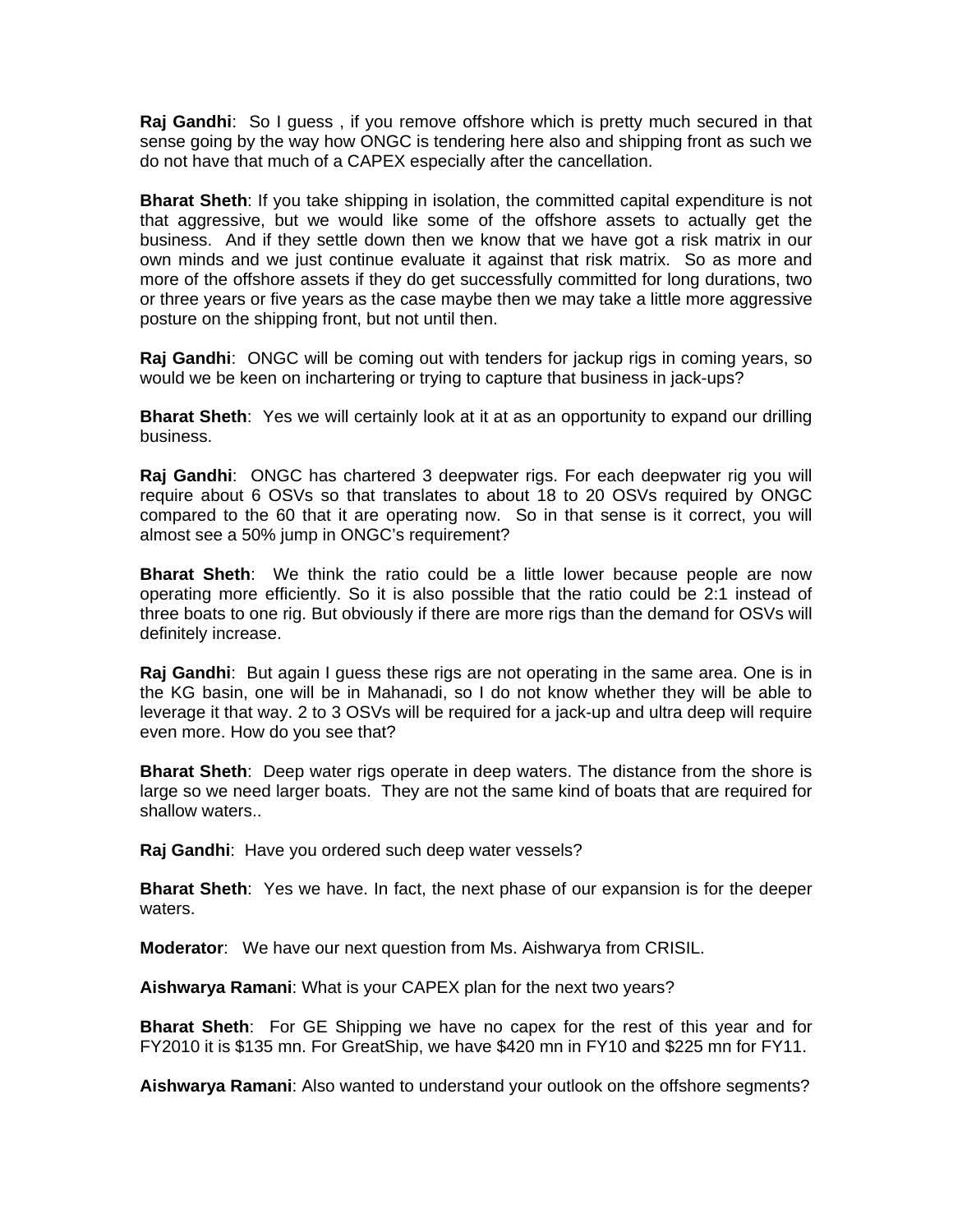**Bharat Sheth**: Well on the offshore segments, overall rates are softer than they were this time last year. I think a lot will hinge on where oil prices eventually settle down, but it is a general belief of people that if oil prices stabilize around the \$70 mark then you could see a little more E&P activity taking place and people having larger budgets to spend on such E&P activities, but I think people are just waiting to for some level of medium term stability. Some people subscribe to this dreams shoot theory and there are equal number of people who do not. So I think it is a still a little uncertain.

**Aishwarya Ramani**: What is the average duration of charter contracts in your offshore segments?

**Bharat Sheth:** Its close to a year and half.

**Moderator**: We have our next question from Mr. Rajesh Ravi from PINC Research.

**Rajesh Ravi**: Sir this jack-up rig that is suppose to come in September/October, has this been contracted?

**Bharat Sheth**: Yes.

**Rajesh Ravi**: Could you give an approximate day rates that it is has been contracted for?

**G. Shivakumar:** We cannot give the day rates. It is been contracted for a period of five years .

**Rajesh Ravi**: What is the OPEX cost for rig, anchor handlers and PSVs that we have?

**Bharat Sheth**: Its about \$4000 to \$4500 a day for the vessels and about \$30000 a day for rig.

**Rajesh Ravi**: Could you give the cash position levels?

**G. Shivakumar:** At end of June 2009, it was about Rs 2190 Crores for GE shipping & about Rs 269 crs in offshore business.

**Moderator**: We have our next question from Mr**.** Nikhil Vora from IDFC SSKI.

**Nikhil Vora**: If you assume the current asset pricing which are prevailing for a similar vessel type, what would be the overall CAPEX if we had done the same CAPEX today?

**Bharat Sheth**: I think about 10% lower than what it is.

**Nikhil Vora**: That is it, on current pricing also?

**Bharat Sheth**: Between offshore and shipping, because on the offshore side there has been very less correction. So we have to take an average

**Nikhil Vora** I would presume 70% of the CAPEX which is for offshore has been contracted out?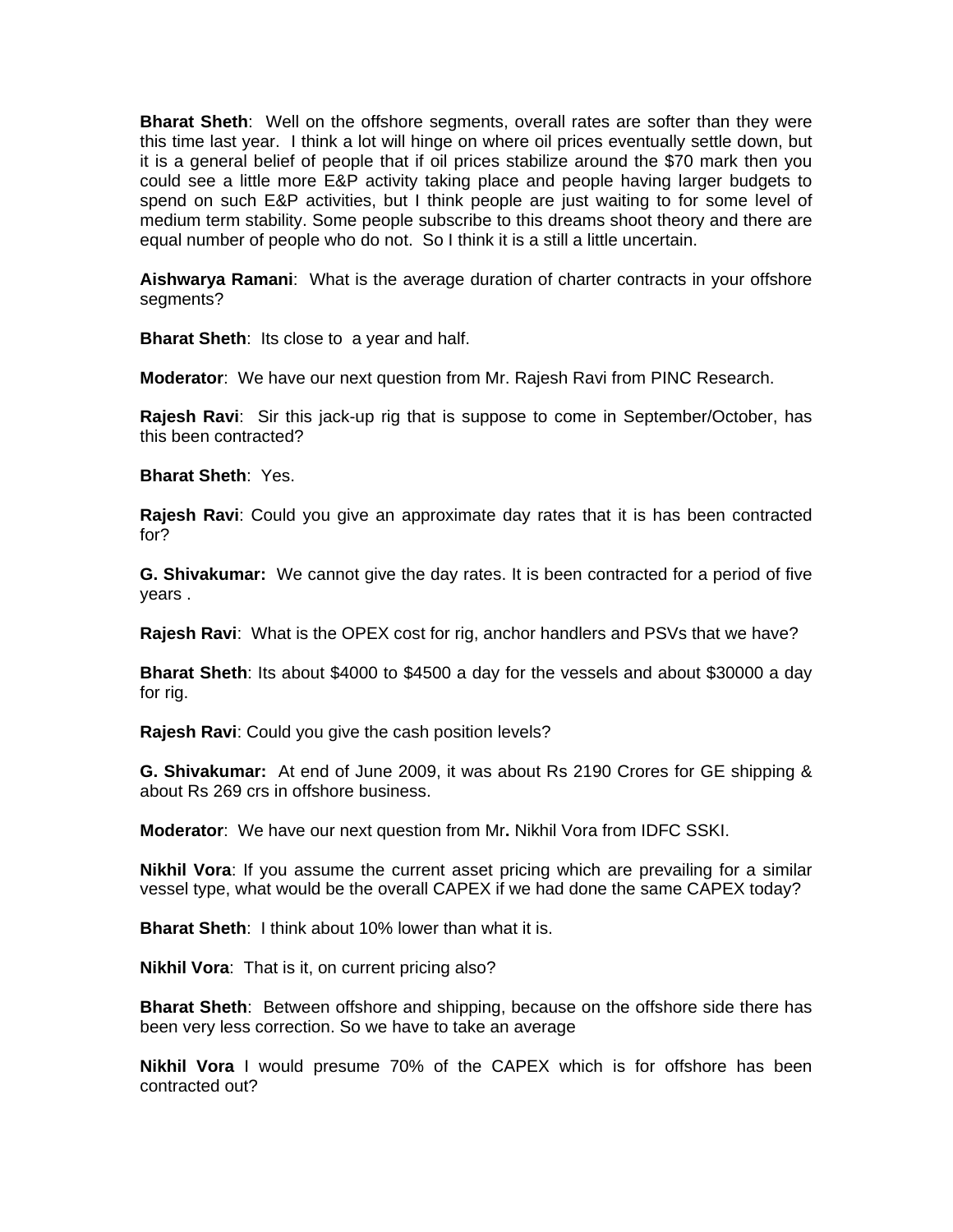**Bharat Sheth**: No only the rig has been contracted.

**Nikhil Vora**: What would happen to the shippers itself when your EBITDA are not even being met. Would they get financial closer for the balance amount?

**G. Shivakumar:** The ships will be delivered to the owners and the owners will take delivery of the ships because they have paid a lot of money upfront, generally they will tend to take delivery of the ships. So the ships will join the world fleet. In some cases, the owners may not be in a position to take delivery but the yards will sell them to other owners. So finally it maybe that one particular owner defaults and does not take delivery, but some other owner would step in and buy it from the yard, because the yard does not want the ship sitting in the yard because they need to produce something else in place of that.

**Nikhil Vora**: What is the supply side looking like in terms of incremental tonnage over the next couple of years for both bulk and tank?

**Bharat Sheth**: It is on the tankers the outstanding order book is approximately 36% of existing fleet on a gross basis before any scrapping and on the dry bulk it is running about 65%.

**Nikhil Vora**: And would you in your own thought process think that broadly 60% to 70% of these incremental tonnages will get delivered?

**Bharat Sheth**: I suspect so, what is happening is you take countries like China and Korea, the governments are stepping in and providing the equivalent of a bailout package to the shipyard. And what they are doing is that they are setting up sort of the equivalent of a SPV and the ships therefore as they all import a lot of raw materials. So rather than allow the ships A) Not to get built at all because that will lead to a lot of unemployment at various shipyard B) Rather than allow the ship to get built and sold at a rock bottom price and for the yards then to take a big loss, the governments are stepping in with these SPVs and they are providing a finance package so that the SPV will hold the ships until prices stabilize or indeed go up.

**Nikhil Vora**: Has this been amongst the first occurrences for governments to step in or this is fairly normal in choppy times like we are looking at today?

**Bharat Sheth**: At least I am not aware of when this has happened previously.

**Nikhil Vora**: If one looks at the current supply dynamics where say a 50% to 60% incremental supply seems to be on the cards for the next three years and demand again as one can see it today it seems to be fairly muted, what can play the reversal out here? Obviously something which has right now factored in and it does not seem to be suggesting reversal but what could lead a reversal from the demand side of it?

**Bharat Sheth**: A) Well eventually I think you need a lot of scrapping in order to moderate the net supply position. B) you need demand to come back to at least a normalize levels. So at least if demand goes back to say the last five years average I think we will be in a position where the rates will be a lot more remunerated than they are today. I mean just the earning OPEX or below OPEX as we are currently earning on the tanker sides, cannot on a long term basis be sustainable.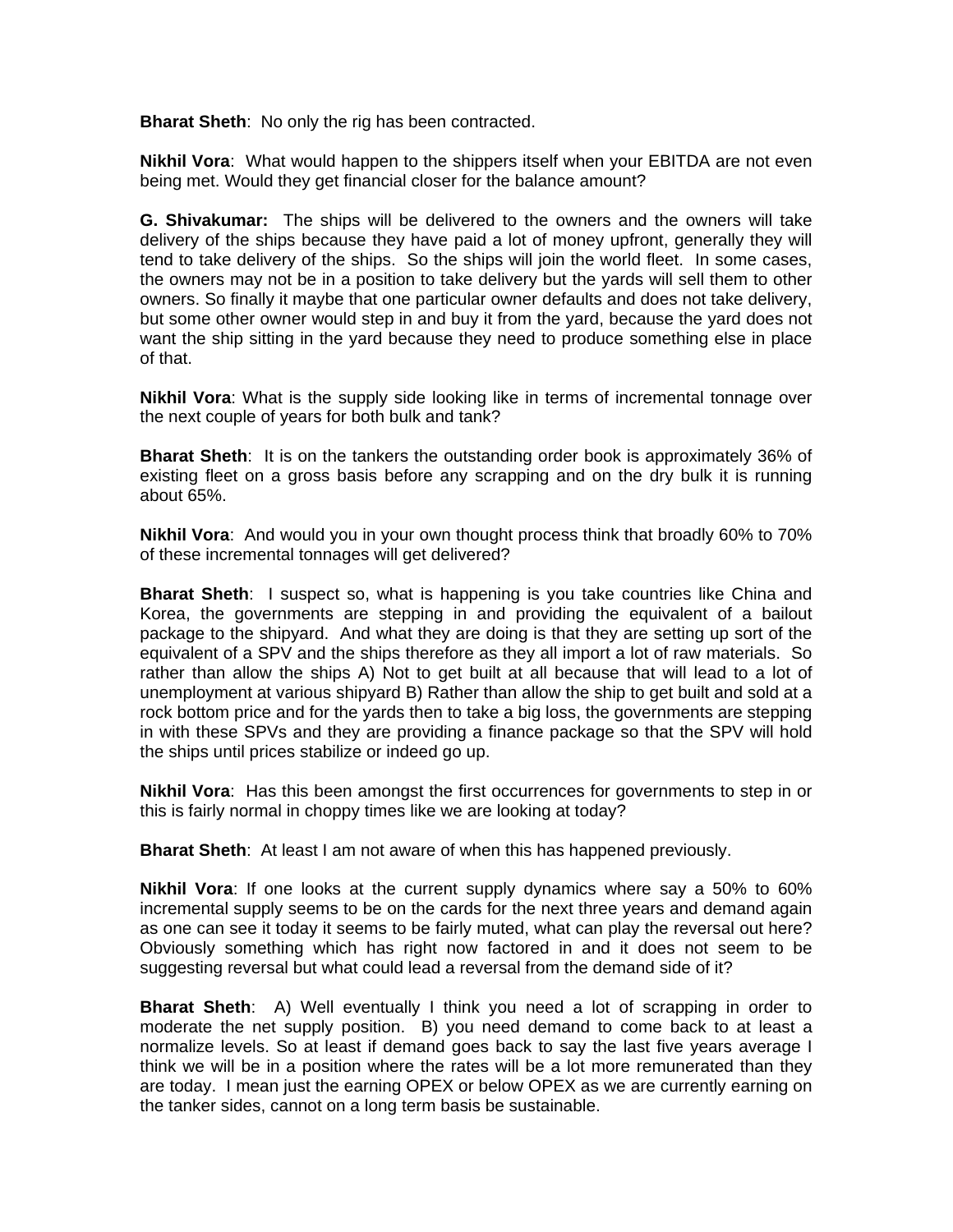**Moderator:** We have our next question from Ms. Archana from DNA Money,

**Ms. Archana**: We have cancelled one order recently for dry bulk. We had cancelled two more orders in January and we have been selling some of our older assets in the dry bulks segment over the last one year. As compared to last year and today, how much percentage of our tonnage has come down in the dry bulk segment?

**Bharat Sheth**: Let me put it in terms of capitals, we are now about somewhere between 15% of our capital is dry bulk and 85% is in tanker.

**Ms. Archana**: And what was it, let us say a year back?

**Bharat Sheth**: I would say about 20% to 22% in dry bulk for last year.

**Ms. Archana**: Going forward do we have more plans of cutting down on our dry bulk order books?

**Bharat Sheth**: Yes I think if we got another opportunity we would certainly consider both for tankers as well as dry bulk.

**Ms. Archana**: Sir have you sold your slot to some other company or you have just plain cancelled?

**Bharat Sheth**: As far as we are concerned it gets cancelled and maybe the yard has another buyer, we would not have access to that information.

**Ms. Archana**: Going forward in the next quarter how do the rates look like in dry bulk and tankers?

**Bharat Sheth**: For dry bulk the average earnings for the July-September quarters should be higher than April and June but tanker earnings for the July September quarter should be lower than April-June.

**Ms. Archana:** And in terms of revenues for the company how does the 2<sup>nd</sup> Quarter onwards look like for GE Shipping?

**Bharat Sheth**: You know beyond July/September we really do not know, because we have not really got a feel of, with the 45% to 46% at spot market as to where the repricing will happen and again because that is going to be dependent on various factors.

**Ms. Archana**: Sir in the last quarter you were saying that FY2010 would be a bad year for all shipping companies, do you still stick to that or the things look a different now?

**Bharat Sheth**: If you see some of the results that have been coming out of many companies globally depending on what businesses they have been in and where they have a larger exposure, many companies have declared significant losses on their quarter results running into 100s of millions of dollars and some have written profits, although in every case as you can imagine the profit has been much, much lower than the equivalent period of last year. So but how each company is positioned in terms of its re-pricing and what their capital plans are and how many ships they are coming, it is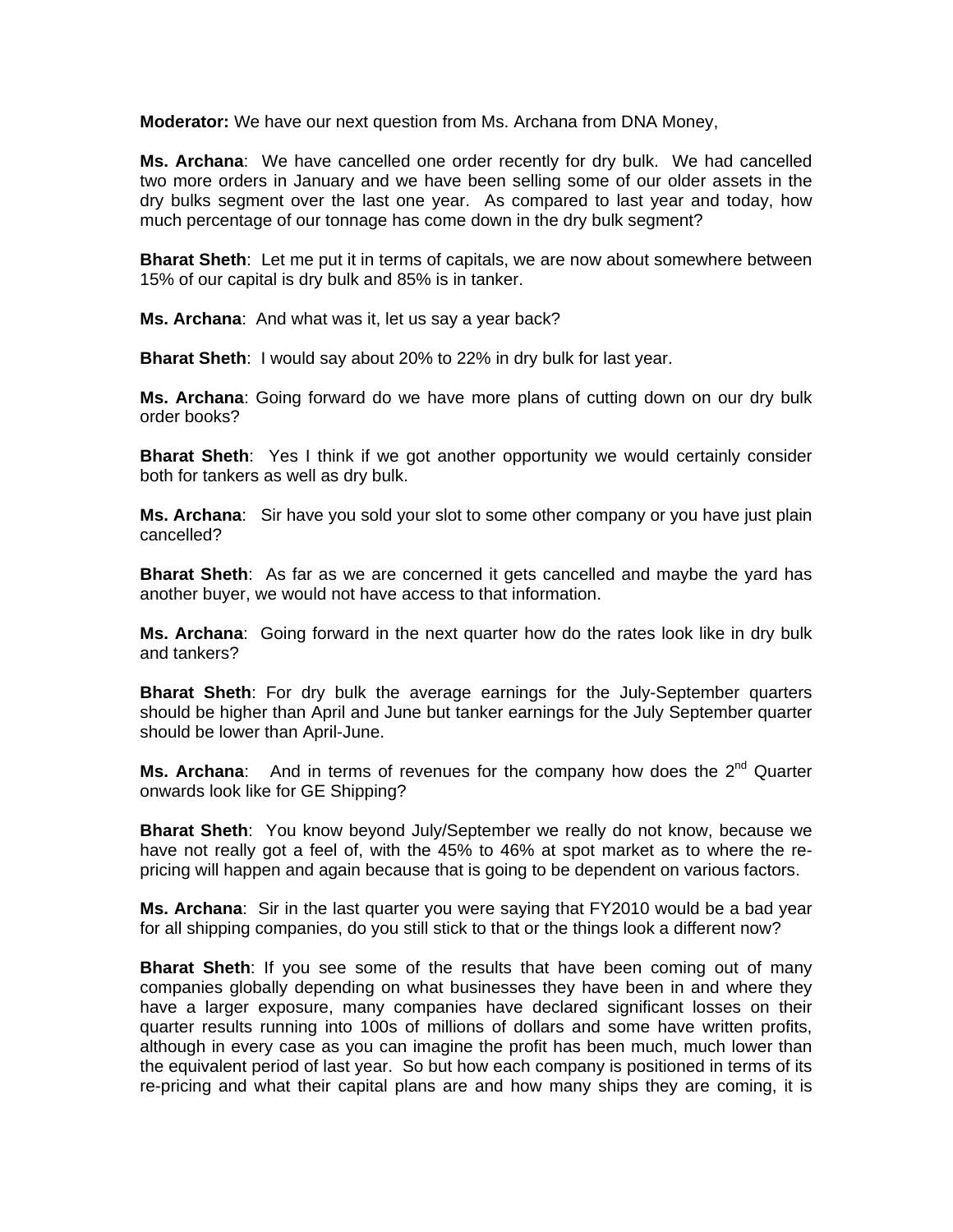impossible to tell what will happen, but all in all the industry will definitely have much lower profit numbers going forward than they have had over the last few years.

**Moderator**: We have a next question from Mr. Vinod from CRISIL.

**Vinod Bansal**: What kind of rates are now prevailing there on jack-ups?

**Bharat Sheth**: Somewhere between a \$100000 and \$120000 a day.

**Vinod Bansal**: If suppose one have to idle its rigs, what sort of cost would you incur for idling?

**Bharat Sheth**: It depends whether it is cold stack or a warm stack.

**Vinod Bansal**: You mentioned the NAV is including the cost of investment in the subsidiary, if I were to exclude the cost of investment and include the market value of the overseas business how much would the NAV go up?

**G. Shivakumar**: We do not calculate the market value of offshore assets as it is not a very liquid market and becomes difficult to value of those assets very often.

**Moderator:** We have a next question from Mr. Amrut from Economic Times.

**Amrut Mathur**: What was the time and spot ratio for Q1 FY10?

**G. Shivakumar**: It was about 55% from the spot and 45% from time chartered.

**Amrut Mathur**: You mentioned that you CAPEX in the shipping business is of Rs2141 crs and will result in an additional of 0.68 mn DWT. So I am just trying to understand over how many years will this be done.

**Bharat Sheth**: Over the next two years, up to second half of 2011.

**Amrut Mathur**: Are we expecting any pickup in the day rates going forward?

**Bharat Sheth**: We do not see anything happening immediately. We will need to see the price of oil. If the price of oil stabilizes and the economy starts growing and there is a little bit of confidence, then we will see the rates picking up, but we do not see that happening immediately.

**Moderator:** We have a next question from Mr. Vinod from CRISIL.

**Vinod Bansal:** You said that the jack-up demand is coming from Gulf of Mexico, is it largely the gas filling rigs there in the Gulf of Mexico?

**Bharat Sheth**: Actually much shallower rig, its about 200 ft rig and those are the kind of rigs which cannot work in many other places across the world.

**Vinod Bansal**: In that sense Mexico market is delinked from the rest of the world?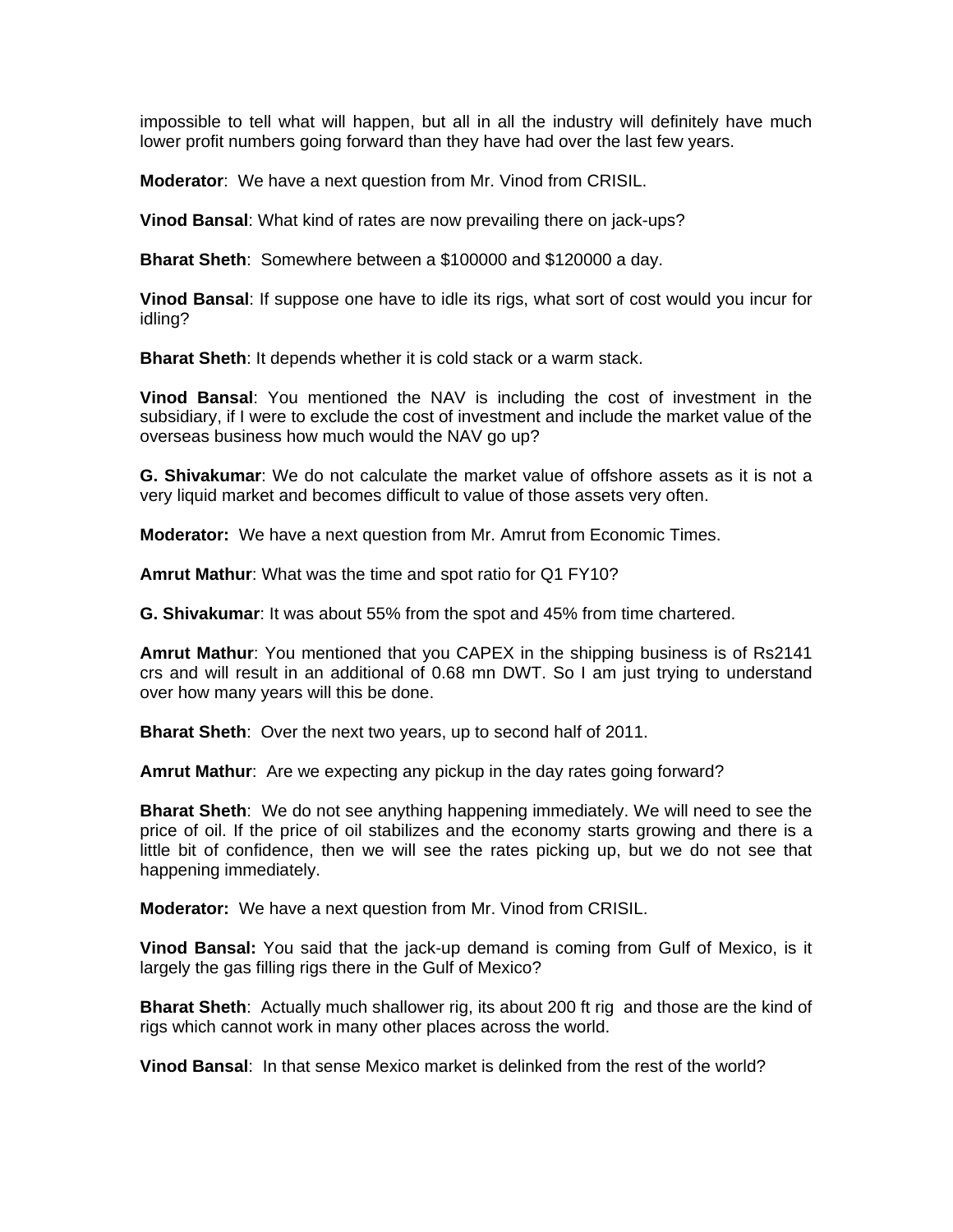**Bharat Sheth**: Yes it is more or less de linked from the rest of the world. Some of those rigs cannot work anywhere else, so they can only work there.

**Vinod Bansal**: Is that the reason why the Gulf of Mexico activity was down much larger compared to say European activity?

**Bharat Sheth**: Yes that is right.

**Moderator:** Next question is from the Mr. Sachin from Lucky Securities.

**Sachin Kasera**: My question is regarding the rig that we have inchartered. You mentioned that the OPEX is \$30000 per day, so as per the charter agreement how are the cost there, do we pay the entire OPEX of \$30000 or this is partly been borne by the owner also?

**Bharat Sheth**: Yes we have taken it on a bare board basis so the operating costs are completely on our account.

**Sachin Kasera**: Okay. And you mentioned regarding some of the offshore vessels coming off charter in the current year, considering the current scenario, you believe that it should be able to find charter for all of them?

**Bharat Sheth**: Yes we will.

**Sachin Kasera**: And the current rates are at par or are they lower at the rate at which they have been tied up, current rates?

**Bharat Sheth**: I would say that within a 10% band.

**Sachin Kasera**: You mentioned that the governments are trying to bail out the yards, so would it mean that it would probably delay the entire equilibrium that could have been achieved, in the sense the government were not to bail out scrapping and cancellation would have been much higher and therefore the process of getting the equilibrium in the market could have happened much faster?

**Bharat Sheth:** Absolutely, it would clearly delay the equilibrium process.

**Sachin Kasera**: I understand from your point when you mentioned that the yard does not actually want to have inventory being built up and that is why they would like to push for delivery, but typically at what stages in construction can you actually go and cancel it and what time can actually defer it. Are there sort of timelines say maybe six months before delivery or so on?

**Bharat Sheth**: According to the contract you cannot cancel it or defer it. You cannot cancel it any time, you can defer it at a cost. You cannot defer the delivery. You have to go as per the yard's schedule. So there is no provision in any contract to cancel it at any point in time.

**Sachin Kasera**: I was just reading last year's annual report, there is some Rs90 crs charge on account of some contract in one of the subsidiaries, on the shipping side. Could you just tell as to what exactly this provision is for, was there some contract or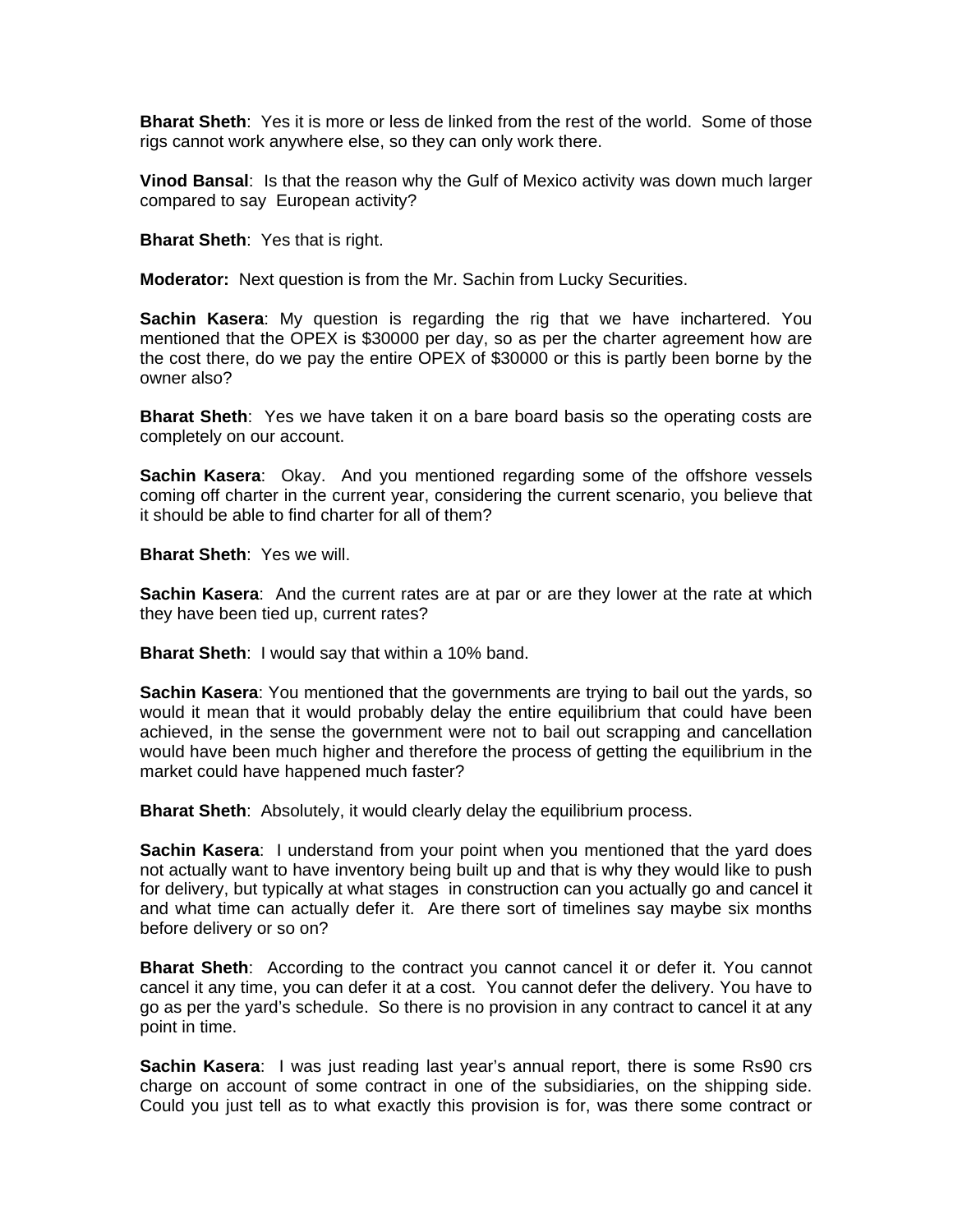what exactly has happened, was is the cash charge in will it be reverse in the current year.

**Bharat Sheth**: It is a provision for some in-chartering contracts where we expected that there would be a possibly losing some money on those contracts and we had made a provision for those in the March results. Again that is based on the outlook as of that time, the outlook has not changed significantly since then. So it is possible that that number will be crystallized into our accounts over the next few quarters.

**Sachin Kasera**: If I get it right you were expecting the TCY rates to be lower than the rates at which we had in-chartered so that is in the provision for the same?

**Bharat Sheth**: Yes that is right.

**Sachin Kasera**: There is another Rs 40 crs provision regarding some investment in container shipping company, could you just brief on that?

**Bharat Sheth**: That is right, it was an investment which was made by one of our subsidiaries in a JV that they had in a container shipping company and where we have decided to mark that investment to market, because the container business has been going through a very bad patch. And this is the mark-to-market on that investment.

**Moderator**: We have a next question from Mr. Pinaki.

**Pinaki Routray**: In your earlier comments you mentioned that the offshore E&P activities will increase further in the coming years. Will your company look at the offshore business to expand rapidly?

**Bharat Sheth**: Yes it will.

**Pinaki Routray**: How do you see the markets for both in India as well as outside, in terms of hiring vessels and rigs?

**Bharat Sheth**: We have not seen too many tendering activities recently. There are a few tenders which are out in India, but activity seems to be little subdued over the last few months

**Pinaki Routray**: What about Northsea as well as west Africa where you see a lot of opportunities coming up?

**Bharat Sheth**: The North Sea market currently is very soft. The West African market is definitely better than what we are seeing in the North Sea, but there are certain security related issues there. The Brazilian market is much protected. It is a growing market but there is a huge protection for Brazilian flag vessels. So to access and penetrate that market is not particularly easy.

**Pinaki Routray**: Currently you have about five anchor handlers and three more are on order which includes two higher anchor handlers of about 150 T size. Will you place orders for higher bhp vessels?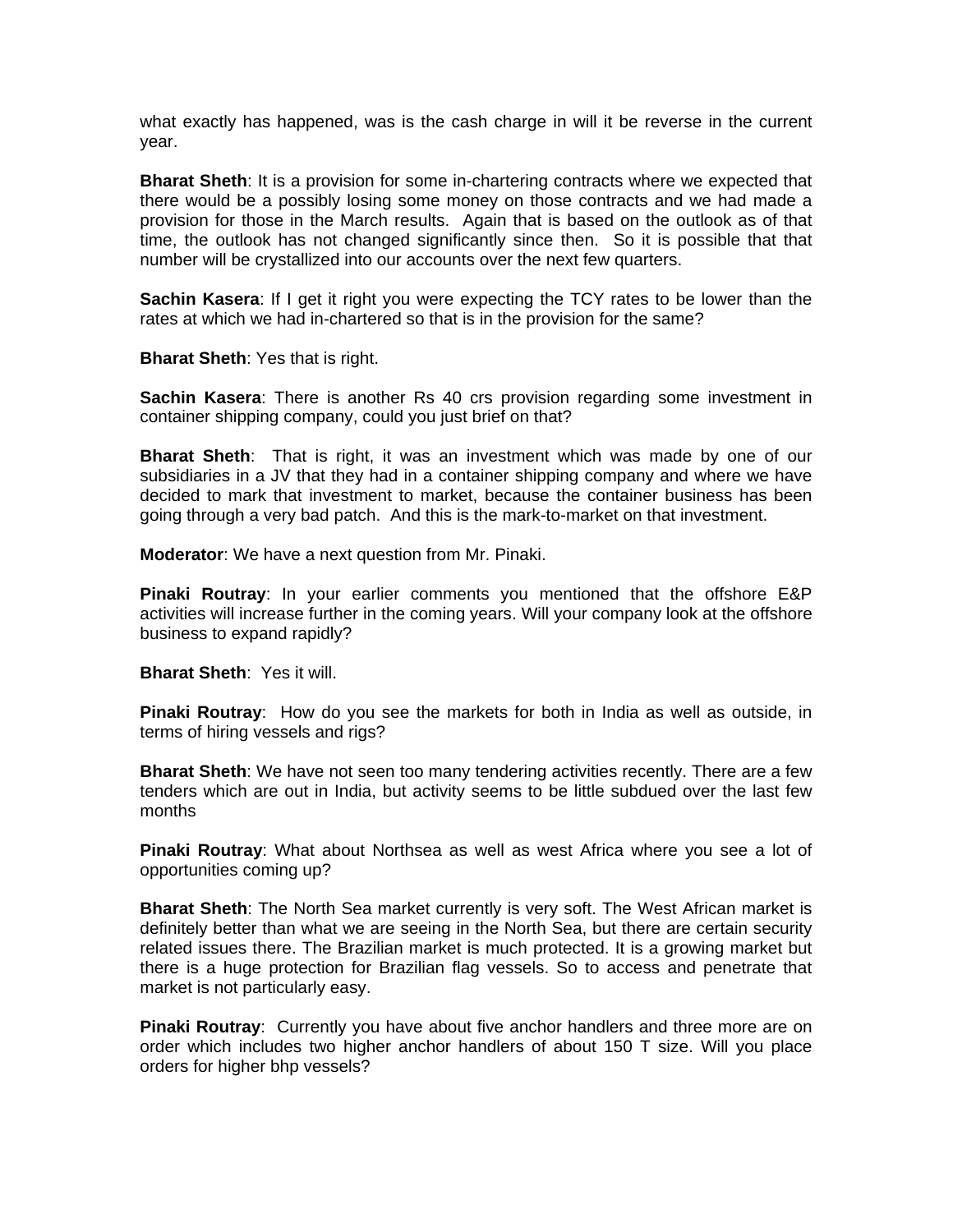**Bharat Sheth**: We started with 80 T and now from there we are moving to what we think is the next phase for us, but at some point it is possible as we gain in confidence on the markets as well as on operational issues pertaining to the larger anchor handlers that we may invest in that larger size.

**Pinaki Routray**: So do you think that the market for these high end vessels will open up in near future maybe in the couple of years in India?

**Bharat Sheth**: Yes, definitely,

**Pinaki Routray:** How do you see the dry bulk cargo market shaping up at least in India and China?

**Bharat Sheth:** We have large expectations from the power projects in India and are hopeful that between 2012 and 2013 lot of these power projects will reach sizeable status, which will help increase in the imports of coal in India. If China continues to surprise us by importing as much iron ore as it has then the scenario for the iron ore movement will also improve .

**Moderator:** We have our next question from Mr. Paresh from Birla Sun Life.

**Mr. Paresh:** Lots of tendering activities will be staring in Middle East. Are we prepared for that?

**Bharat Sheth:** We are prepared. We have already got two of our OSV running in the Middle East area. So if there is a demand from home we are certainly happy to do that business.

**Mr. Paresh: L**ately have you heard or have you received any tenders on anything for jack-up or maybe OSVs?

**Bharat Sheth:** No, we understand that there is more demand coming from places like Iran. And at the moment we do not have any rigs, both our rigs as you know, one is already working with ONGC and the other is committed. So we are not looking at specifically at the drilling business in Iran. We would be happy to look at any opportunity that comes our way, but we are not currently working anything specifically.

**Moderator:** We have our next question from Mr. Bhavin from B&K Securities.

**Mr. Bhavin:** Does the NAV figure also capture the depreciation in the new building in the shipping side?

**Bharat Sheth:** Yes.

**Mr. Bhavin:** I was just slightly confused on the debt figures, if you can just repeat them for me, for the standalone and the consolidated?

**Bharat Sheth:** For GE Shipping it is Rs 2989 crs and for Greatship along with its subsidiaries is Rs 1547 crs.